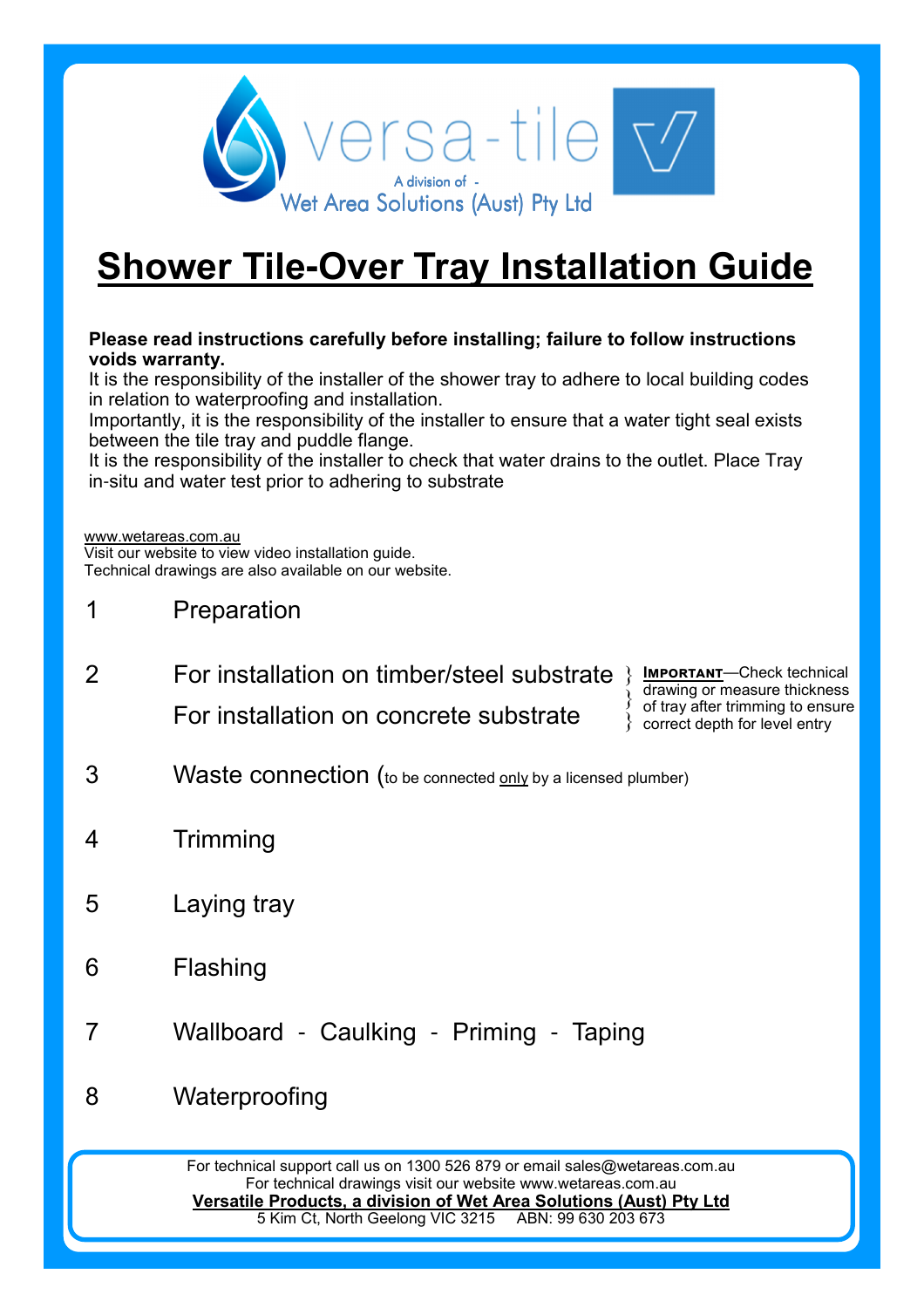# Shower Tile-Over Tray - Installation Guide



# For installation on concrete substrate

When pouring slab, box out area required to fit tile tray - ensure level surface prior to installing tray

#### **IMPORTANT:**

CHECK TECHNICAL DRAWING FOR DEPTH REQUIRED, OR, MEASURE THICKNESS OF TRAY AFTER TRIMMING.

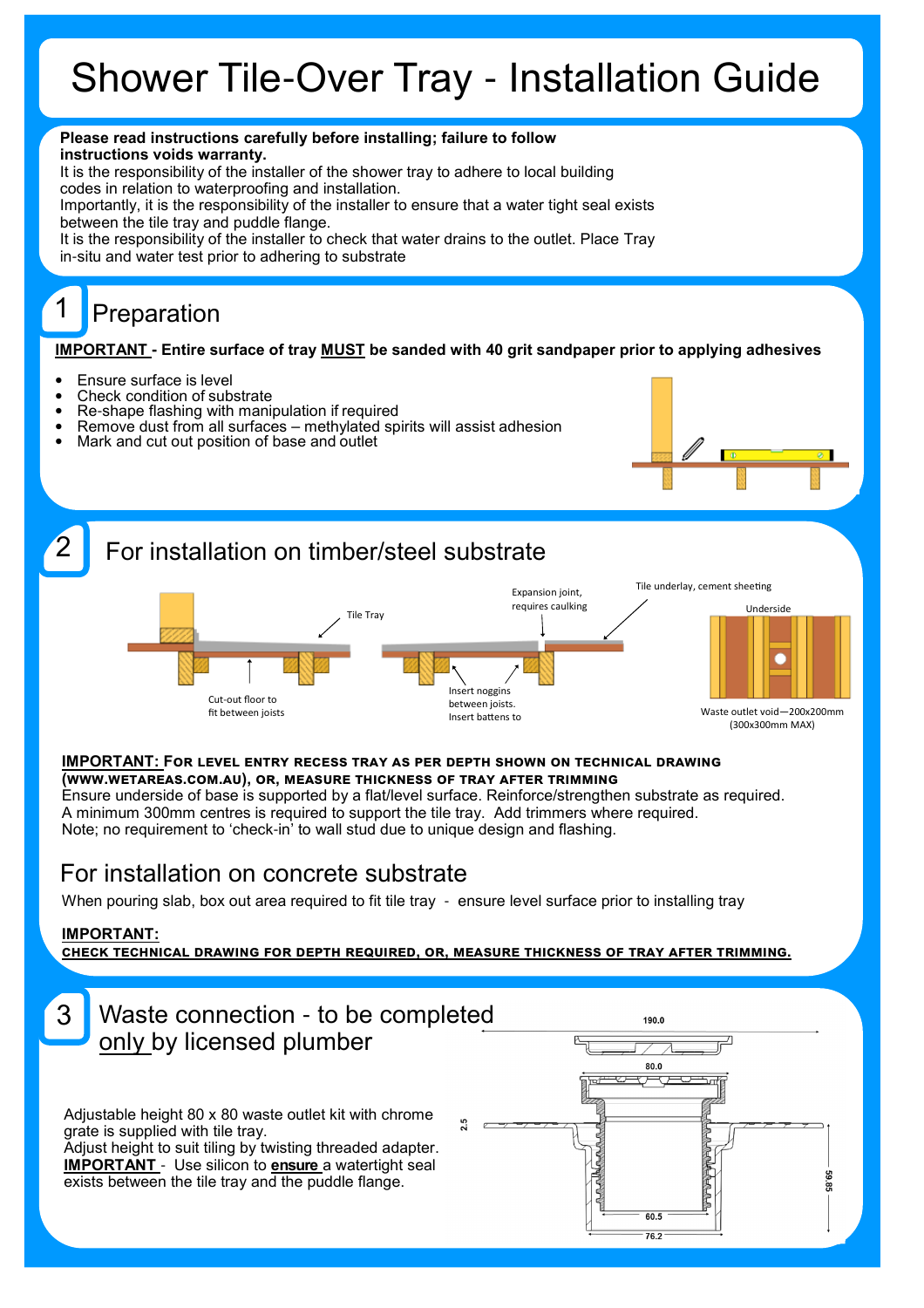